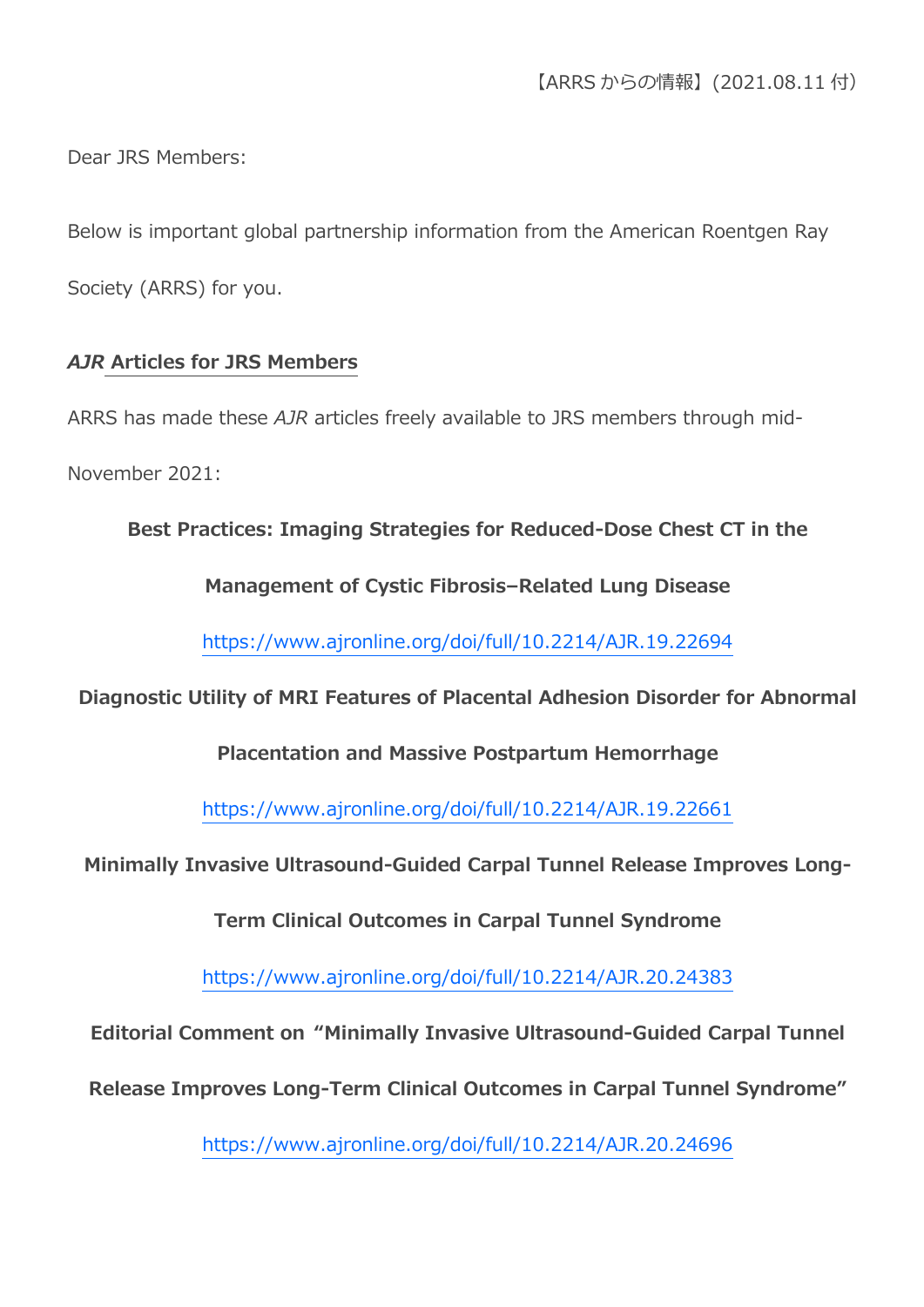## **SUBMIT AT HTTPS://ABSTRACTS.ARRS.ORG/**

ARRS is accepting abstract submissions for the 2022 Annual Meeting until August 31, 2021. Submit at:

<https://abstracts.arrs.org/>

**Pediatric Imaging** Symposium SEPTEMBER 8-9<br>VIRTUAL AND 1 YEAR ON DEMAND

## **ARRS Virtual Pediatric Imaging Symposium, September 8-9, 2021 – Online**

## **Registration Open Through September 11, 2021**

This course offers case review and didactic lectures on pediatric topics such as neonatal

and neuro imaging as well as imaging of musculoskeletal and body disorders.

Participants will update their knowledge regarding evaluation of pediatric stoke, staging

of pediatric body tumors, acute recurrent and chronic pancreatitis, and assessment of

Fontan-associated liver disease. More information and registration are available at:

[https://www.arrs.org/ARRSLIVE/Education/Meetings/Symposia/PD21/Home\\_PD.aspx](https://www.arrs.org/ARRSLIVE/Education/Meetings/Symposia/PD21/Home_PD.aspx)

**Abdominal MRI** Symposium SEPTEMBER 9-10<br>VIRTUAL AND 1 YEAR ON DEMAND

# **ARRS Virtual Abdominal MRI Symposium, September 9-10, 2021 – Online Registration Open Through September 11, 2021**

This course offers case review and didactic lectures regarding liver imaging,

standardized imaging assessment systems, strategies for protocol optimization,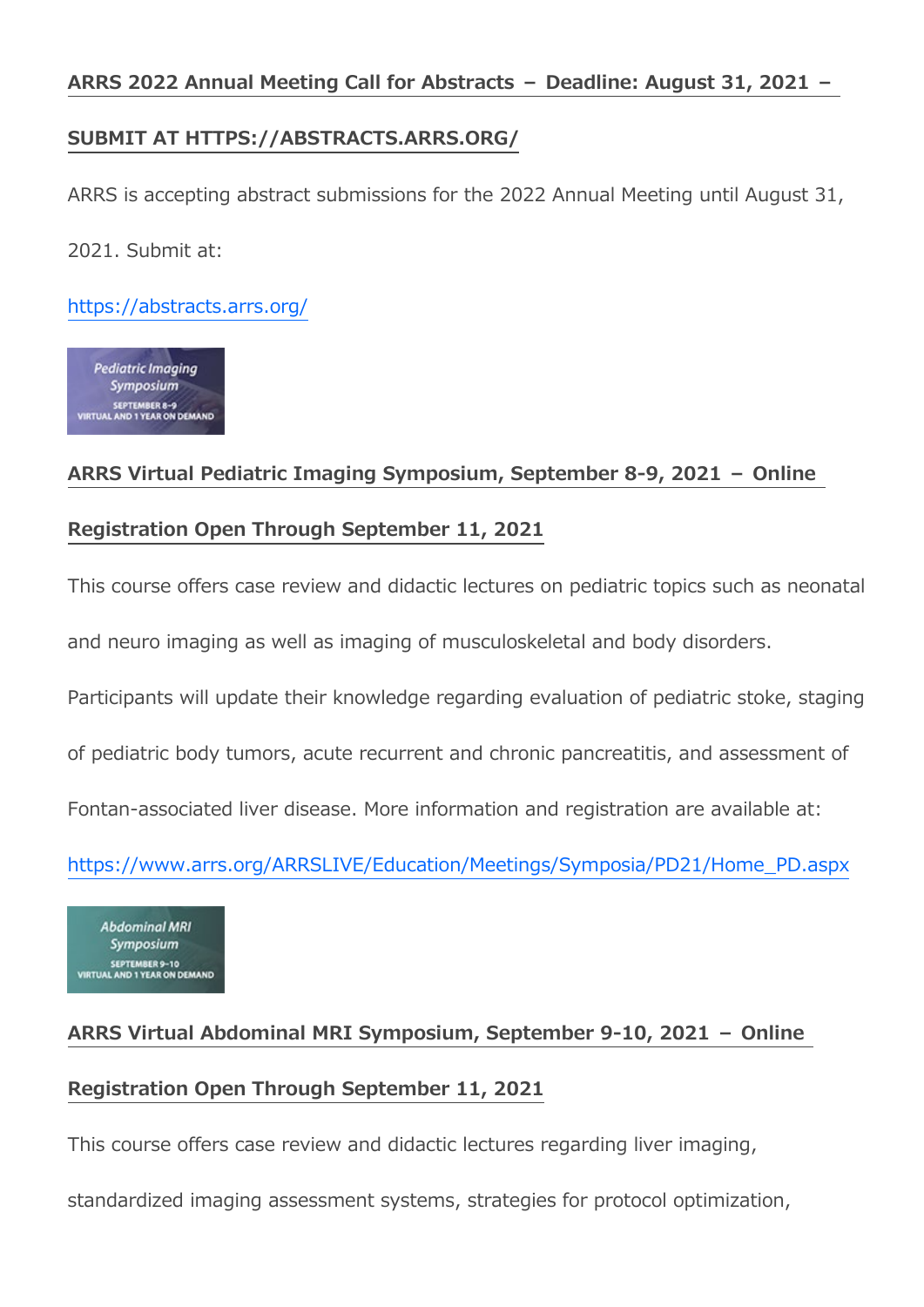incorporation of emerging advanced MRI techniques into routine practice, and application of MRI in emergency settings. More information and registration are available at:

[https://www.arrs.org/ARRSLIVE/Education/Meetings/Symposia/ABMRI21/Home\\_AB.as](https://www.arrs.org/ARRSLIVE/Education/Meetings/Symposia/ABMRI21/Home_AB.aspx)

[px](https://www.arrs.org/ARRSLIVE/Education/Meetings/Symposia/ABMRI21/Home_AB.aspx)

## **JRS Members are Invited to Join ARRS**

Through this global partnership ARRS is pleased to offer complimentary online membership for radiology residents in a training program and for radiologists in fellowship training. ARRS also offers a significant discount on ARRS online membership for JRS members in active practice in Japan.

Please follow the steps below in order to become an ARRS member:

- 1. Create an account at: <http://www.arrs.org/createProfile>
- 2. Once the account has been created:
	- 1. Click on Membership
	- 2. Click on Join ARRS
	- 3. Click on the Join ARRS Online Membership Application Button
- 3. Input the Promotional Code indicated in the box below based on your ARRS

Membership Type.

| <b>ARRS</b> |                                    | <b>ARRS Promotional</b> |
|-------------|------------------------------------|-------------------------|
| Membership  | <b>ARRS Membership Description</b> | Code for JRS            |
| Type        |                                    | <b>Members</b>          |